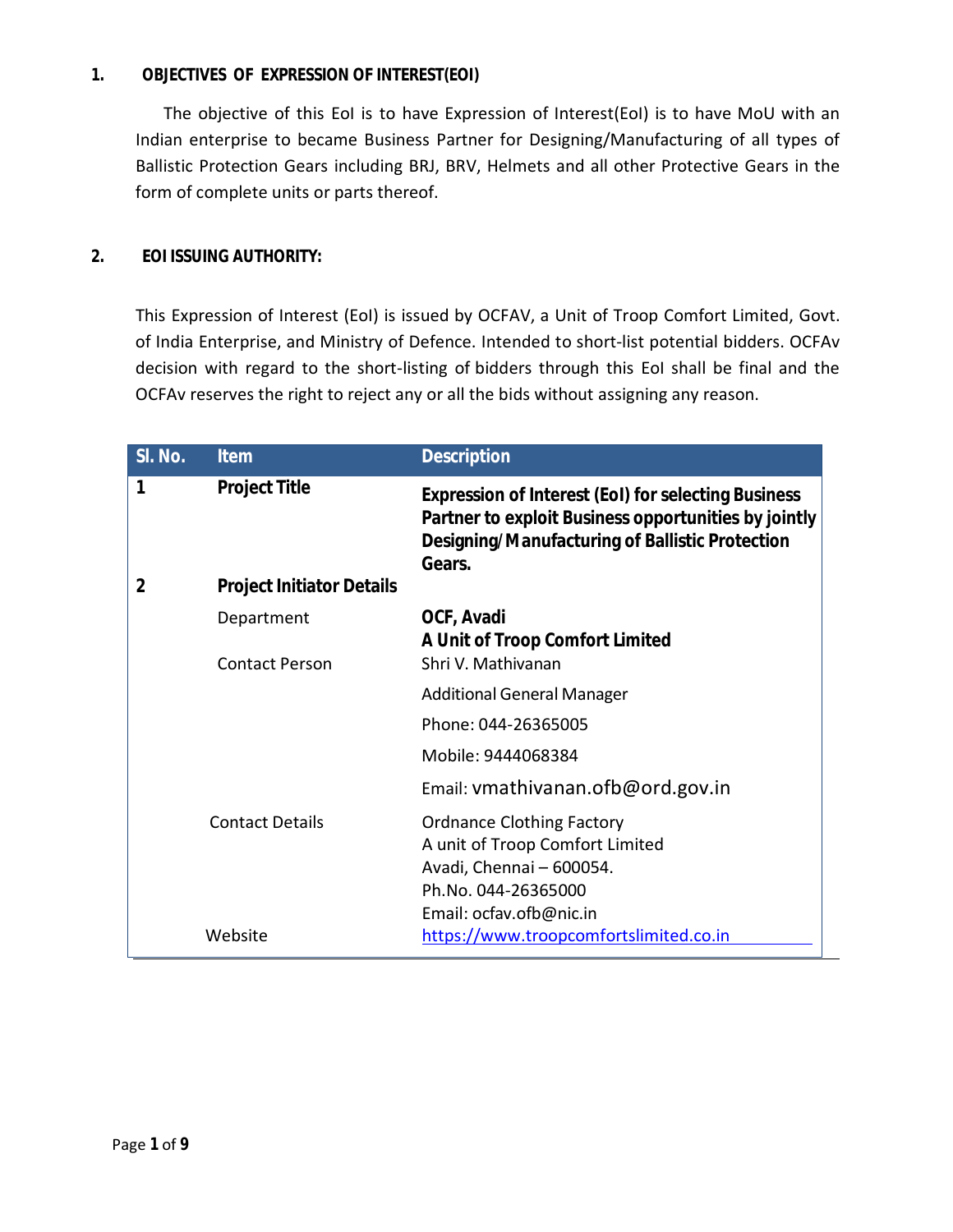#### **3. TENTATIVE CALENDAR OF EVENTS**

The following table enlists important milestones and timelines for completion of bidding activities:

| S.<br><b>No</b> | <b>Milestone</b>                                         | Date and time<br>$(dd\text{-}mm\text{-}yyy;$<br>hh:mm) |
|-----------------|----------------------------------------------------------|--------------------------------------------------------|
| 1.              | Release of Expression of Interest (EoI)                  | 07-02-2022                                             |
| 2.              | Last date for submission of written questions by bidders | 14-02-2022;15:00 hrs                                   |
| 3.              | Response to the Queries                                  | 16-02-2022: 17.00 hrs.                                 |
| 4.              | Last date for Submission of EoI Response                 | 21-02-2022;16:00 hrs                                   |
| 5.              | Opening of Eol Responses                                 | 21-02-2022;16:30 hrs                                   |
| 6.              | Declaration of Short listed Firms                        | To be informed later                                   |

#### **4. AVAILABILITY OF THE EOI DOCUMENTS**

EoI can be downloaded from the website https://troopcomfortslimited.co.in. The bidders are expected to examine all instructions, forms, terms, project requirements and other details in the EoI documents. Failure to furnish complete information as mentioned in the EoI documents or submission of a proposal not substantially responsive to the EoI documents in every respect will be at the bidder's risk and may result in rejection of the proposal.

#### **5. VENUE & DEADLINE FOR SUBMISSION OF PROPOSALS**

Proposals, in its complete form in all respects as specified in the EoI, must be submitted to OCFAV, at the address specified above in Section 2.

OCFAV may, in exceptional circumstances and at its discretion, extend the deadline for submission of proposals by issuing an addendum to be made available on the OCFAV's website, in which case all rights and obligations of OCFAV and the bidders previously subject to the original deadline will thereafter be subject to the deadline as extended.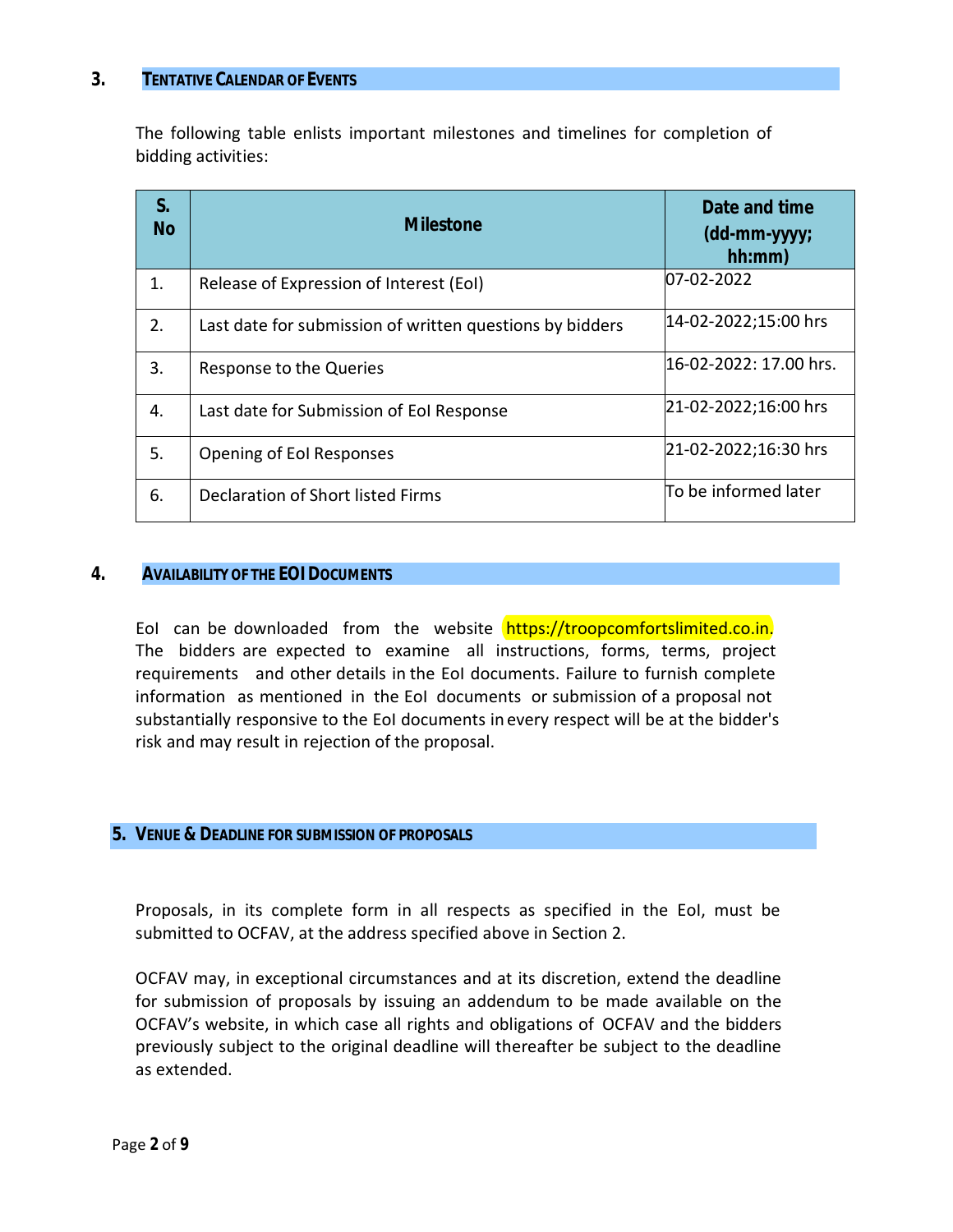# **Part II: EoI**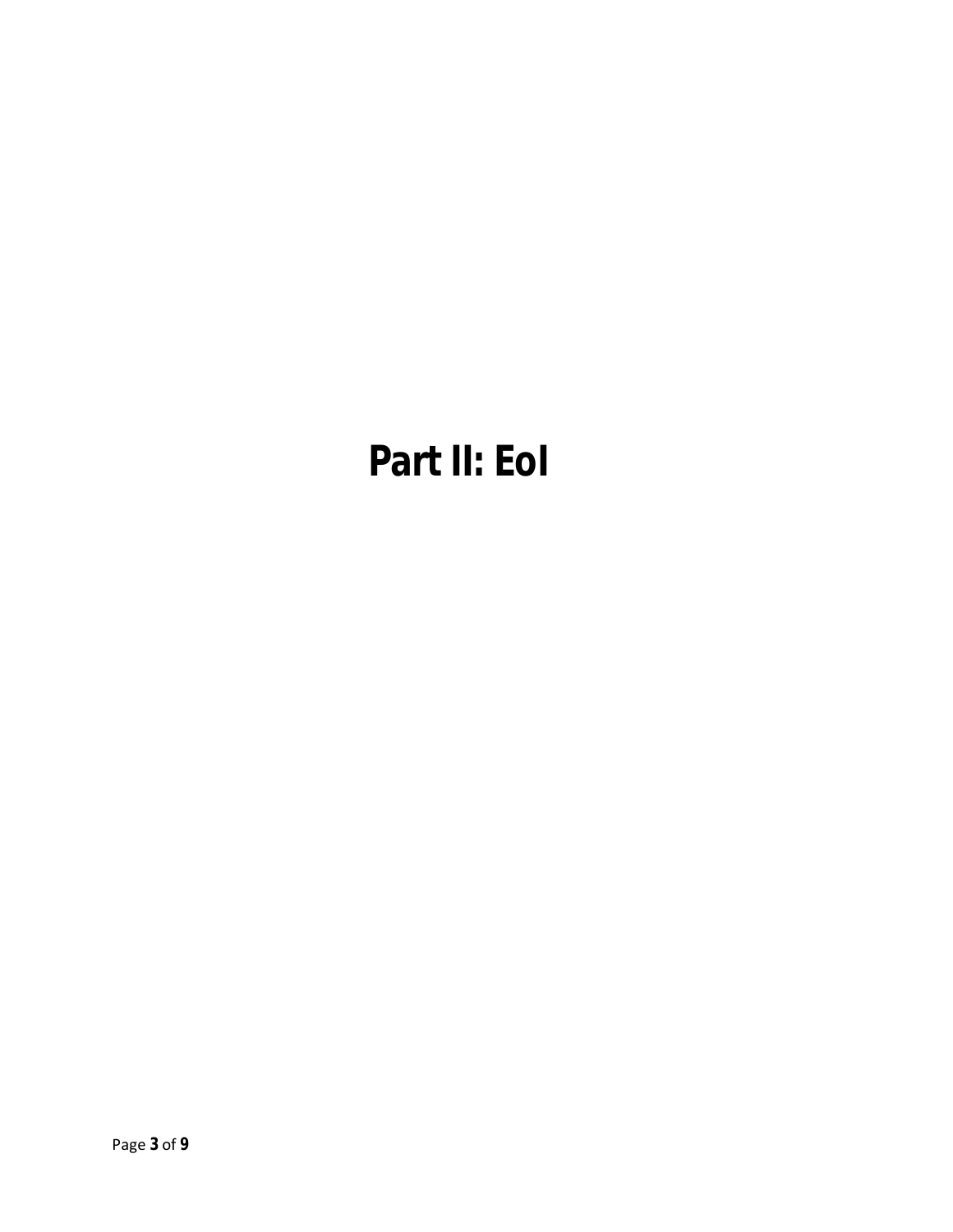# **ORDNANCE CLOTHING FACTORY, AVADI (A unit of Troop Comforts Limited) GoI Enterprises, Ministry of Defence**

# **EXPRESSION OF INTEREST (EOI) FOR SELECTING BUSINESS PARNER FOR DESIGNING/MANUFACTURING OF BALLISTIC PROTECTION GEARS**

**EoI No.:139 ADV 21-22 Dated:07-02-2022** 

- **SUB: Expression of Interest (EoI) for selecting Business Partner to exploit Business opportunities by jointly Designing/Manufacturing of Ballistic Protection Gears.**
- **1. INTRODUCTION** 
	- Ordnance Clothing Factory, Avadi (OCFAv) is a unit of Troop Comforts Limited, Govt of India Enterprise, Ministry of Defence. Troop Comforts Limited is a Public Sector Undertaking incorporated on  $01<sup>st</sup>$  October 2021 under the companies Act, 2013(18 of 2013) with 100 % equity share held by Government of India. Prior to this, OCFAv was part of erstwhile OFB (Ordnance Factory Board) under Deptt. of Defence Production, Govt. of India.
	- The unit is involved in manufacture of Life Cycle Clothing (LCC) i.e. Combat uniform for Indian Army, Coat Combat, Ballistic Protection Gears i.e., Ballistic Protection Gears including BRJ, BRV, Helmets and all other Protective Gears, Supply Drop Equipment (SDE) i.e. ECAD SD Parachute and ECAD Harness and straps etc for Indian Armed Forces, MHA, State Police and Civil Sector.
	- OCFAv state of the art NABL Accredited Laboratory for all kind of input material & Garniture inspection.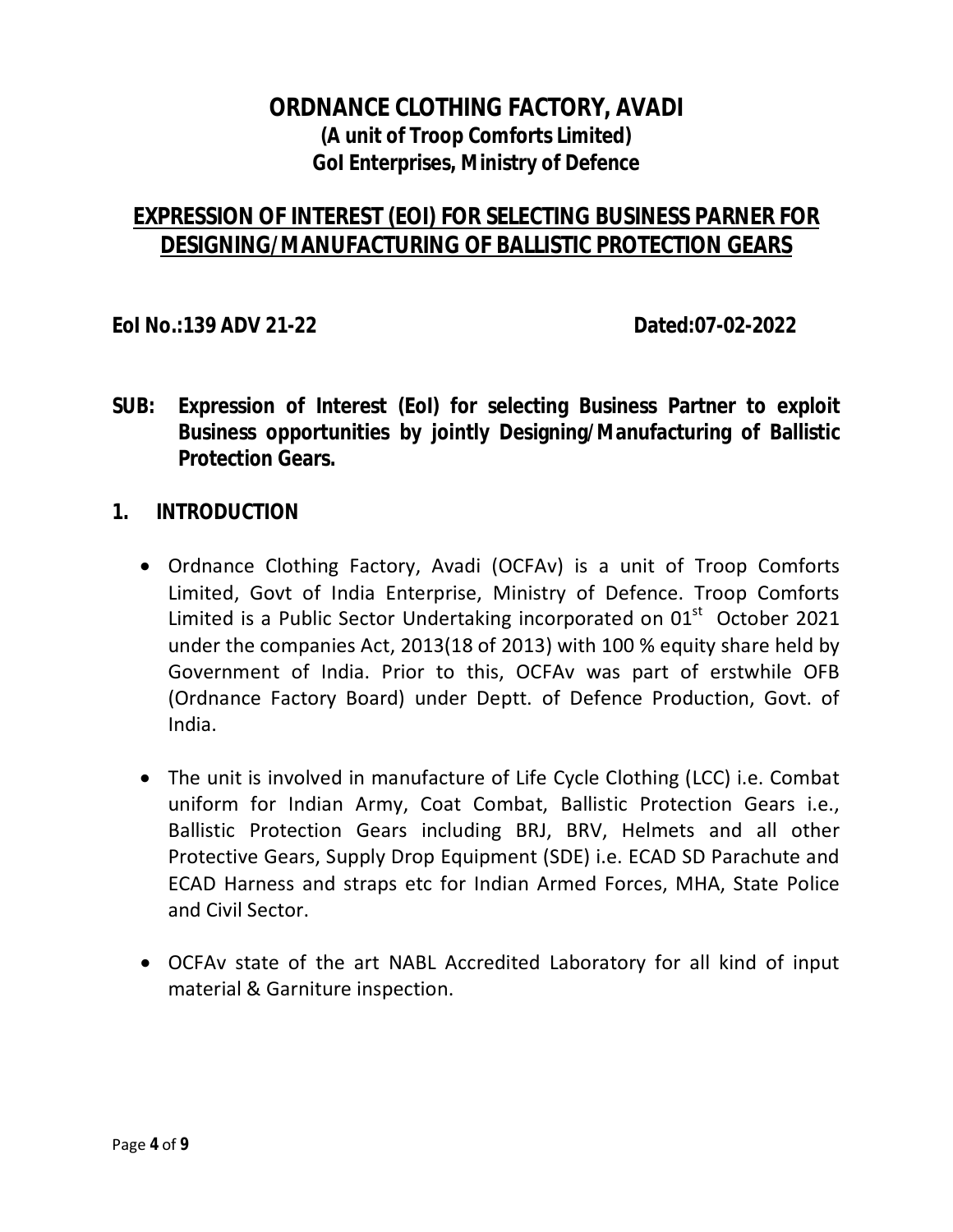## **2. OBJECTIVE:**

The objective of this Expression of Interest (EoI) is to have MoU with an Indian enterprise to become Business Partner for Designing /Manufacturing of all types of Ballistic Protection Gears including BRJ, BRV, Helmets and all other Protective Gears in the form of complete units or parts thereof.

## **3. GENERAL INFORMATION:**

- a) The intended partner firm must have all technical and production facilities for manufacturing of Ballistic Protection Gears (i.e Helmet, BRJ, BRV etc) confirming to BIS /MHA GSQR /NIJ Specifications. The firm should be able to supply/support either the complete units or part/subassemblies/accessories (add-ons) depending on the requirement.
- b) The firm must have designed, developed & manufactured the subject items with minimum 50% of indigenous content. If they have collaborated with any foreign technology partner, the nature of such collaboration and technology area must be clearly stated in their offer.
- c) This EoI is not a part of bidding process and submission of any information against this EoI or any other additional information do not automatically entitle them to claim to qualify and/or any other right in any way.
- d) TCL reserves the right to seek additional information from participating firms, including detailed presentation of their proposal.
- e) TCL reserve the right, solely at its discretion to modify or issue another EoI at a later date without assigning any reason whatsoever.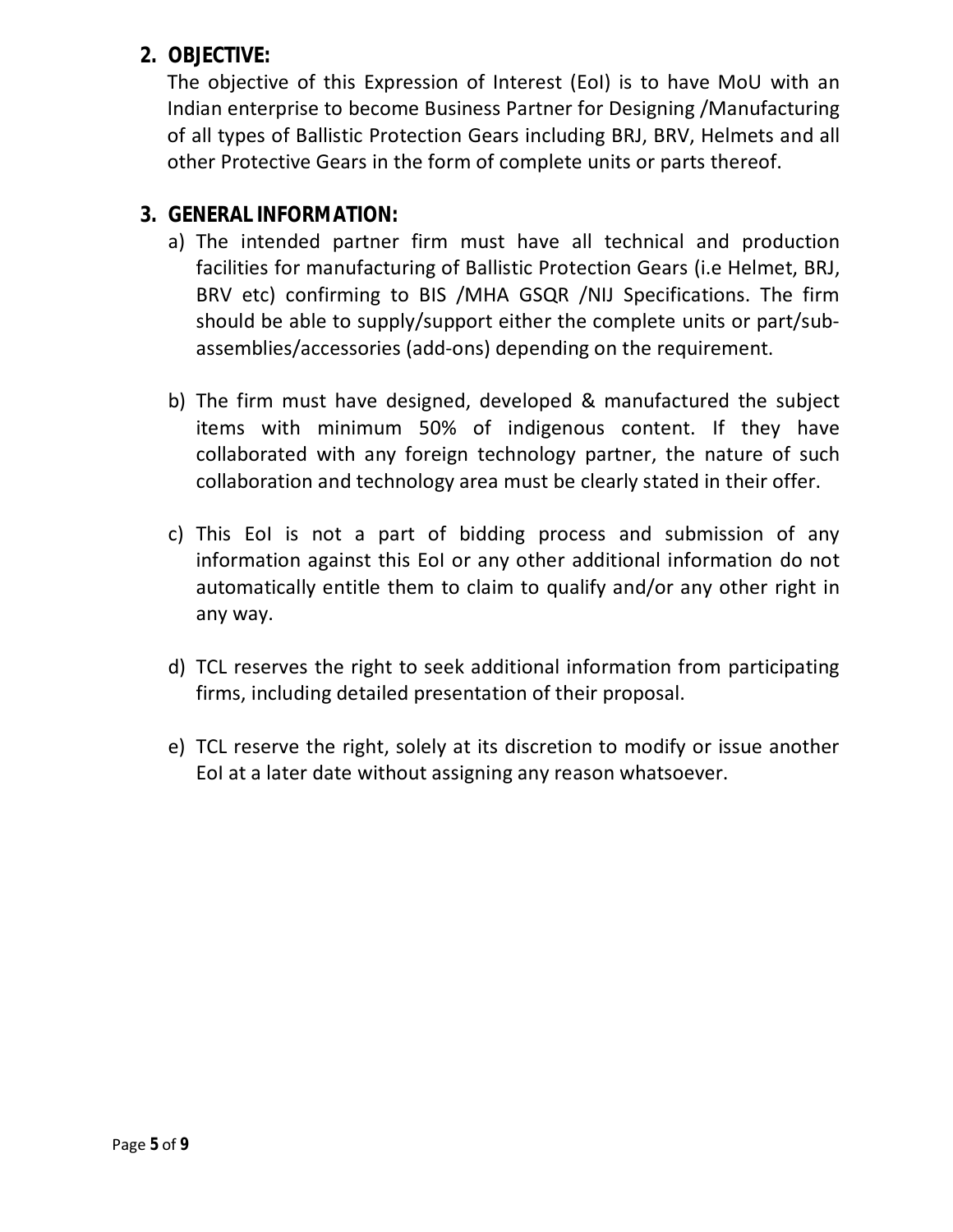## **4. DETAILS OF THE COMPANY:**

| a)                               | Name of the Company                                                |                                                  |  |
|----------------------------------|--------------------------------------------------------------------|--------------------------------------------------|--|
| b)                               | <b>Complete Address</b>                                            |                                                  |  |
| c)                               | Nature of the Company                                              | Indian/Foreign/JV                                |  |
| d)                               | <b>Ownership Status</b>                                            |                                                  |  |
| e)                               | Category of Industry                                               | Startup/DPSU/ MSME/etc                           |  |
| f                                | Registrations available with Govt<br>Agencies:                     | 1.<br>2.                                         |  |
|                                  | (Please mention Registration No.,                                  | 3.                                               |  |
| date & enclose the Certificate): |                                                                    | 4.                                               |  |
| g)                               | Average Turnover for last 03<br>Years.<br>(Min Rs.100 Cr required) |                                                  |  |
| h)                               | Net Worth of previous financial<br>year                            | Positive / Negative                              |  |
| i)                               | Defence Industrial Licence, if any.<br>If Yes, enclose the details |                                                  |  |
| j)                               | PAN/TAN/CIN/GST<br>(Enclose the certificate copy)                  |                                                  |  |
| k)                               | <b>Balance Sheets of last 03 Financial</b><br>Years                | <b>Please Enclose</b>                            |  |
| $\vert$                          | Name of Contact person with<br>communication details               | Name:<br>Phone/Mob No:<br>Email:<br>Whatsapp No: |  |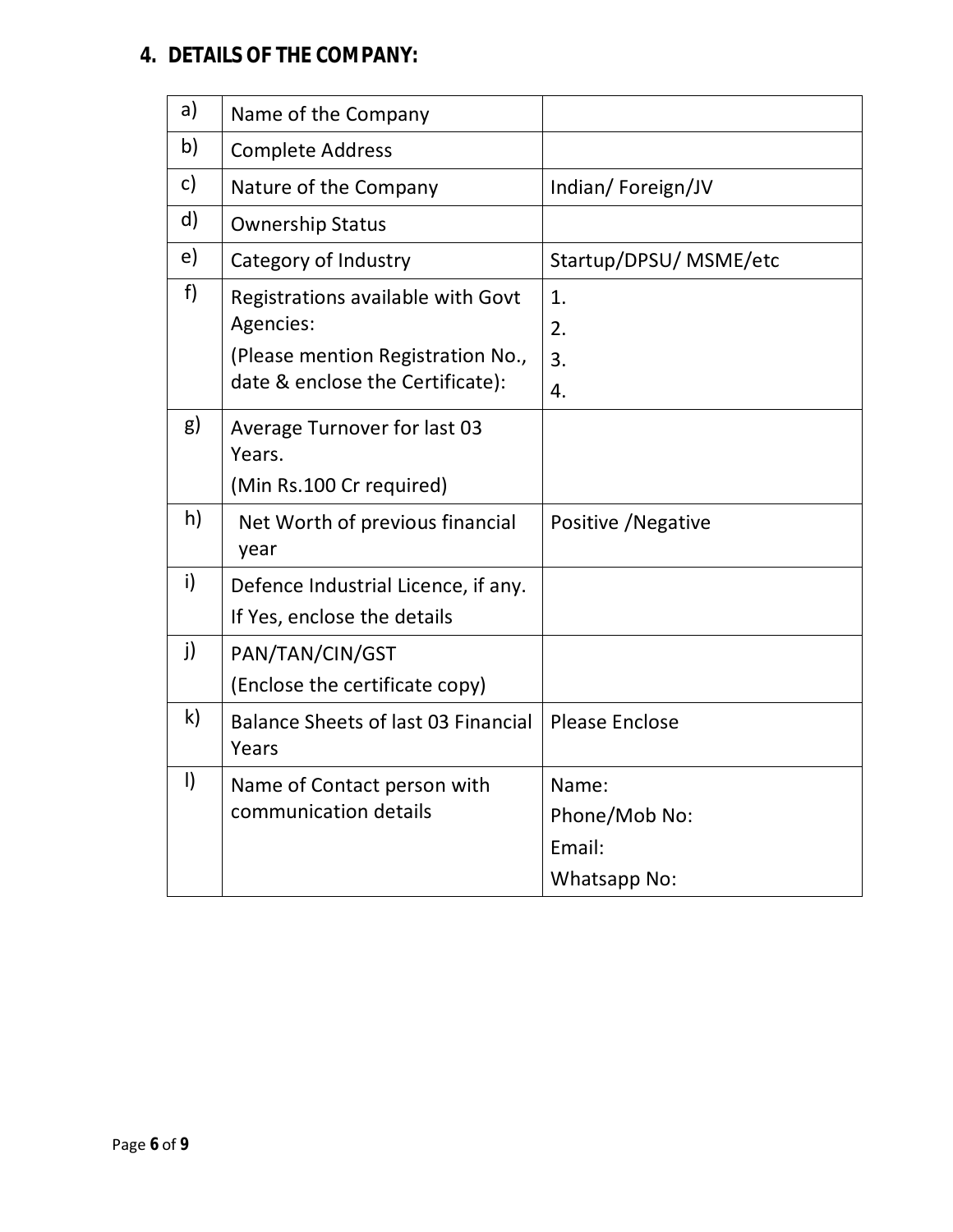## **5. DETAILS FOR TECHNICAL EVALUATION:**

| a)           | Capability/Capacity to<br>design               | Yes/No    |
|--------------|------------------------------------------------|-----------|
|              | /develop/manufacture& supply the               |           |
|              | subject items in<br>the form<br>0f             |           |
|              | complete units or parts thereof.               |           |
| b)           | Enclose the latest & complete                  | Yes/No    |
|              | <b>Technical Brochure of all the</b>           |           |
|              | products/ technology along with                |           |
|              | their annual production capacity.              |           |
| c)           | Enclose the complete details of Plant          | Yes/No    |
|              | & Machine along with their annual              |           |
|              | production capacity.                           |           |
| $\mathsf{d}$ | <b>Enclose the details of Domestic</b>         | Yes/No/NA |
|              | supply orders executed with Indian             |           |
|              | Armed Forces/MHA etc                           |           |
| e)           | Enclose the details of Export Supply           | Yes/No/NA |
|              | Orders, if any,                                |           |
| f)           | Enclose the details along with copy            | Yes/No/NA |
|              | of IPRs, if any                                |           |
| g)           | Enclose the<br>details<br>of<br>Foreign        | Yes/No/NA |
|              | collaborations, if any.                        |           |
| h)           | Enclose details of In-House R&D                | Yes/No/NA |
|              | setup, if any.                                 |           |
| i)           | National/International<br>of<br><b>Details</b> | Yes/No/NA |
|              | certification/accreditation<br>along           |           |
|              | with copy, if any.                             |           |
| j)           | Any other relevant information                 | Yes/No    |

# **6. SHORT LISTING & SIGNING OF MoU:**

After evaluating the credentials, draft MoU shall be forwarded to the selected Business Partner. After confirmation of mutually agreed details of the draft MoU, the MoU shall be signed.

# **7. OTHER REQUIREMENTS:**

The Participating Firms should also submit the following:

- i. Non-Disclosure Agreement
- ii. No Cost No Commitment confirmation.
- iii. An undertaking that firm is not debarred/blacklisted by any Government Organization/Department.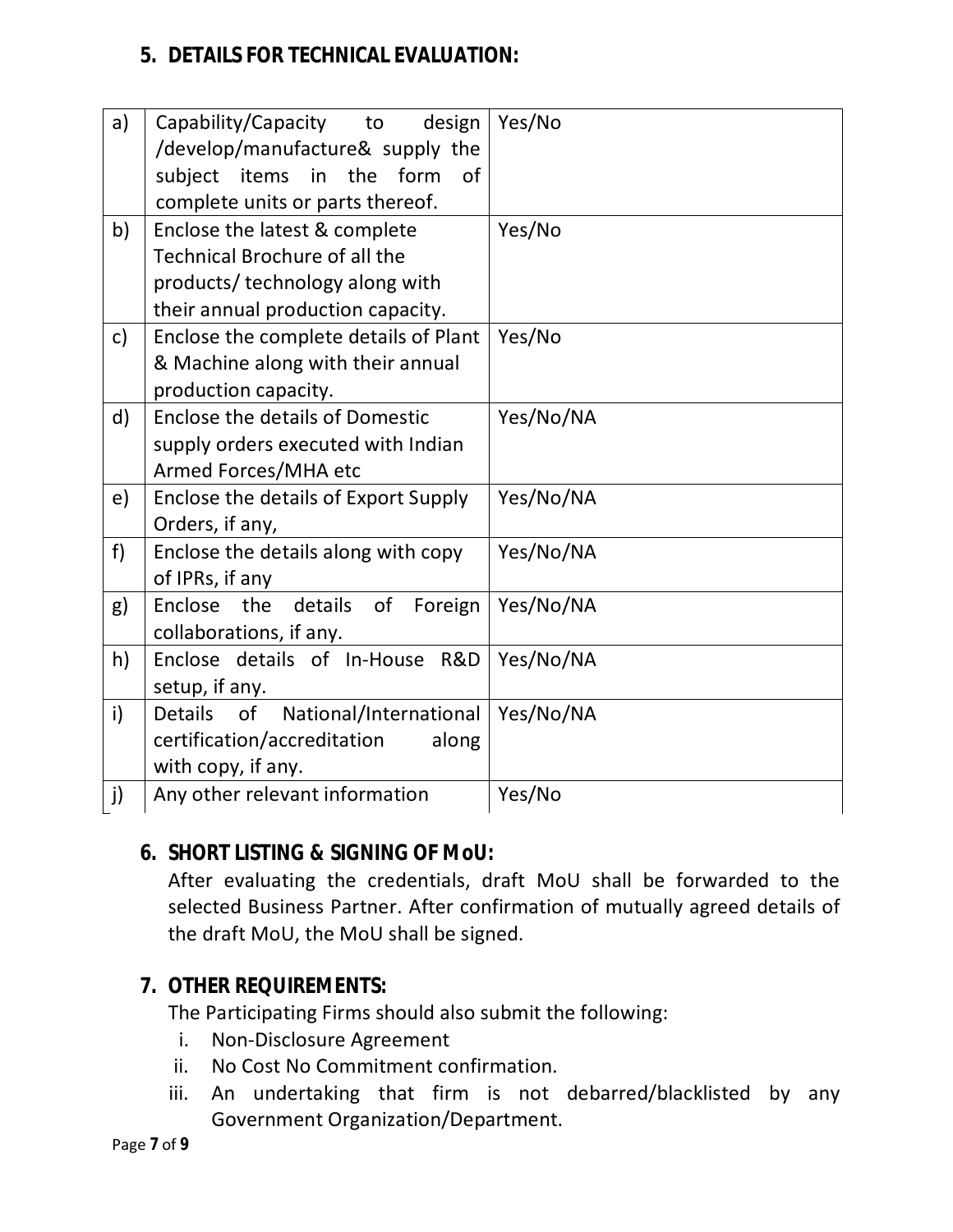## **8. RESPONSE AGAINST THIS EXPRESSION OF INTEREST MAY BE SUBMITTED AT FOLLOWING ADDRESS:**

The General Manager Ordnance Clothing Factory Avadi - 600054. Email: ocfav.ofb @nic.in

## **9. DETAILS OF NODAL OFFICER:**

For any additional information or clarification correspondence can be made at following point of contact of OCF Avadi: Nodal Officer: Shri V. Mathivanan

Phone: 044-26365005/ 9444068384 Email: vmathivanan.ofb@ord.gov.in